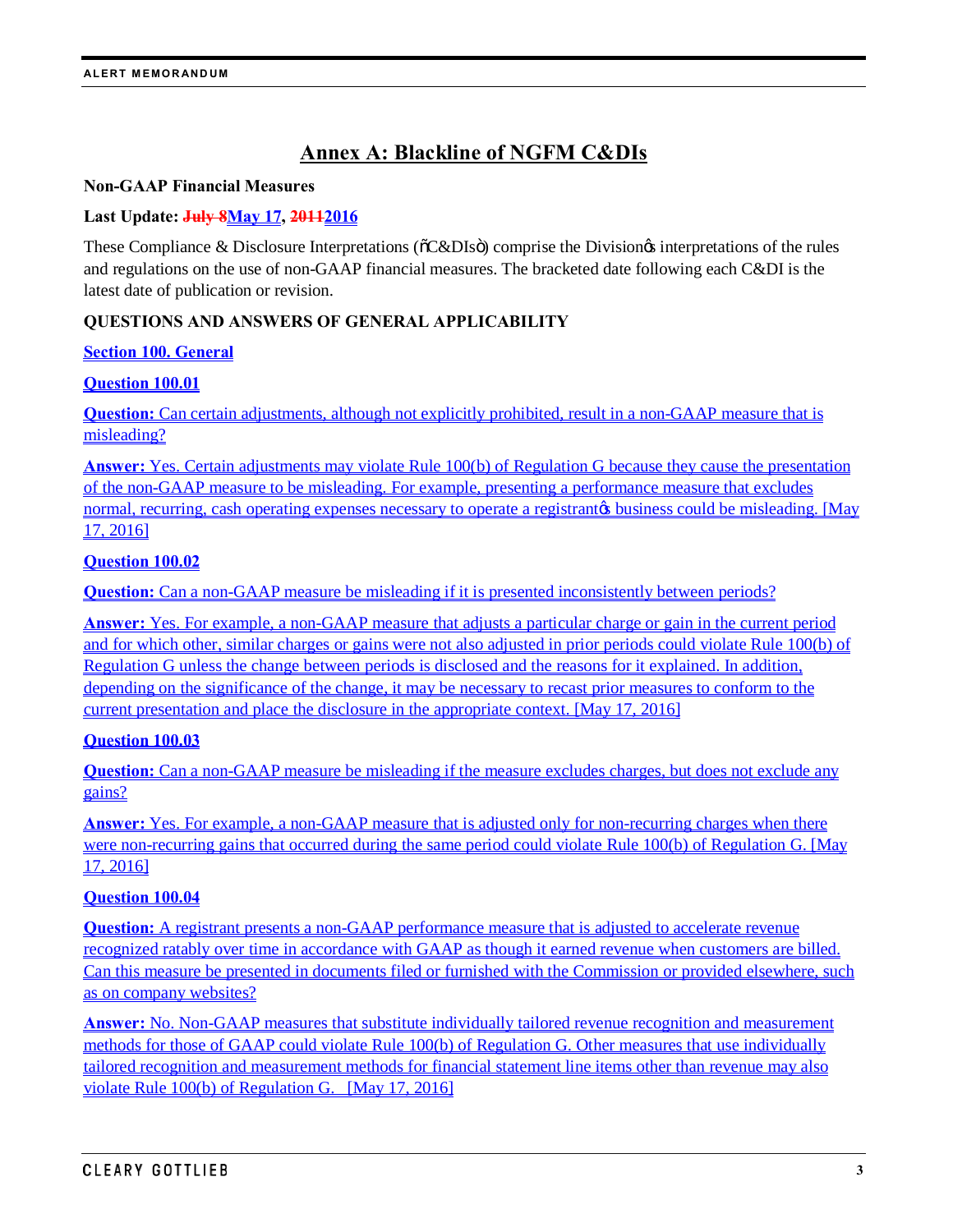# **Section 101. Business Combination Transactions**

### **Question 101.01**

**Question:** Does the exemption from Regulation G and Item 10(e) of Regulation S-K for non-GAAP financial measures disclosed in communications relating to a business combination transaction extend to the same non-GAAP financial measures disclosed in registration statements, proxy statements and tender offer materials?

**Answer:** No. There is an exemption from Regulation G and Item 10(e) of Regulation S-K for non-GAAP financial measures disclosed in communications subject to Securities Act Rule 425 and Exchange Act Rules 14a-12 and 14d-2(b)(2); it is also intended to apply to communications subject to Exchange Act Rule 14d-9(a)(2). This exemption does not extend beyond such communications. Consequently, if the same non-GAAP financial measure that was included in a communication filed under one of those rules is also disclosed in a Securities Act registration statement or a proxy statement or tender offer statement, no exemption from Regulation G and Item 10(e) of Regulation S-K would be available for that non-GAAP financial measure.

In addition, there is an exemption from Regulation G and Item 10(e) of Regulation S-K for non-GAAP financial measures disclosed pursuant to Item 1015 of Regulation M-A, which applies even if such non-GAAP financial measures are included in Securities Act registration statements, proxy statements and tender offer statements. [Jan. 11, 2010]

# **Question 101.02**

**Question:** If reconciliation of a non-GAAP financial measure is required and the most directly comparable measure is a "pro forma" measure prepared and presented in accordance with Article 11 of Regulation S-X, may companies use that measure for reconciliation purposes, in lieu of a GAAP financial measure?

**Answer:** Yes. [Jan. 11, 2010]

# **Section 102. Item 10(e) of Regulation S-K**

# **Question 102.01**

**Question:** What measure was contemplated by "funds from operations" in footnote 50 to Exchange Act Release No. 47226, Conditions for Use of Non-GAAP Financial Measures, which indicates that companies may use "funds from operations per share" in earnings releases and materials that are filed or furnished to the Commission, subject to the requirements of Regulation G and Item 10(e) of Regulation S-K?

**Answer:** The reference to "funds from operations" in footnote 50, or  $\delta$ FFO,  $\delta$  refers to the measure as defined and elarified, as of January 1, 2000, by the National Association of Real Estate Investment Trusts (NAREIT). NAREIT has revised and clarified the definition since 2000. The staff accepts this NAREIT<sub>OS</sub> definition of FFO in effect as of May 17, 2016 as a performance measure and, as a performance measure, it may be presented does not object to its presentation on a per share basis. [<del>Jan. 11</del>May 17, 20102016]

### **Question 102.02**

**Question:** May a registrant present "*funds from operations*"FFQ on a basis other than as defined and clarified, as of January 1, 2000, by the National Association of Real Estate Investment Trustsby NAREIT as of May 17, 2016?

Answer: Yes, provided that any adjustments made to "funds from operations," as defined in footnote 50 of Exchange Act Release No. 47226, FFO comply with Item 10(e) of Regulation S-K and the measure does not violate Rule 100(b) of Regulation G. Any adjustments made to "funds from operations" as defined in footnote  $\overline{50}$ FFO must comply with the requirements of Item 10(e) of Regulation S-K for a performance measure or a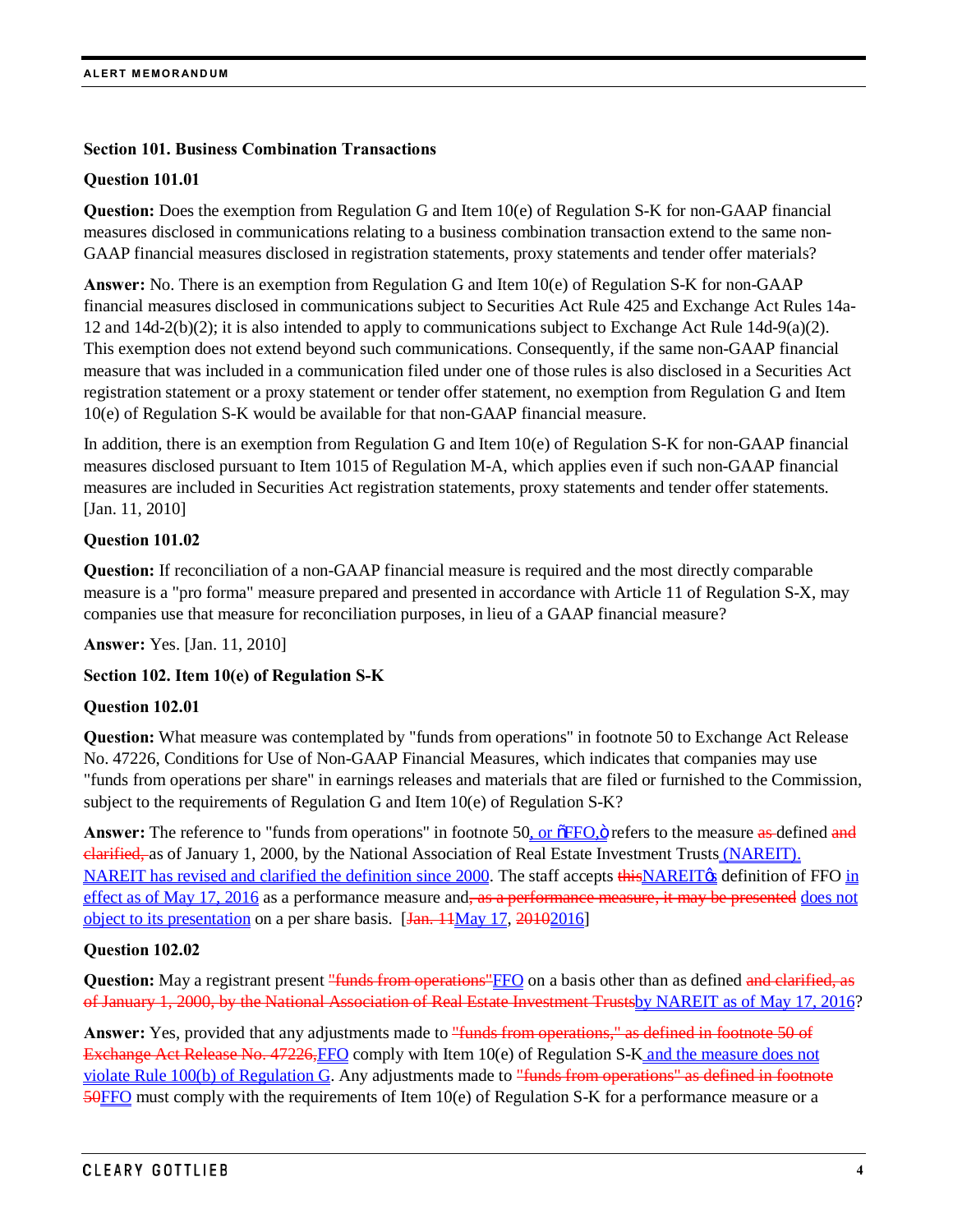liquidity measure, depending on how it is presented. If the nature of the adjustmednts, some of which may trigger the prohibition on presenting this measure is a performance measure, it may be presented on a per share basis; if it is a liquidity measure, it may not be. [Jan. 11, 2010. See Section 100 and Question 102.05. [May 17, 2016]

## **Question 102.03**

**Question:** Item 10(e) of Regulation S-K prohibits adjusting a non-GAAP financial performance measure to eliminate or smooth items identified as non-recurring, infrequent or unusual, when the nature of the charge or gain is such that it is reasonably likely to recur within two years or there was a similar charge or gain within the prior two years. Is this prohibition based on the description of the charge or gain, or is it based on the nature of the charge or gain?

**Answer:** The prohibition is based on the description of the charge or gain that is being adjusted. It would not be appropriate to state that a charge or gain is non-recurring, infrequent or unusual unless it meets the specified criteria. The fact that a registrant cannot describe a charge or gain as non-recurring, infrequent or unusual, however, does not mean that the registrant cannot adjust for that charge or gain. Registrants can make adjustments they believe are appropriate, subject to Regulation G and the other requirements of Item 10(e) of Regulation S-K. [Jan. 11, 2010]See Question 100.01. [May 17, 2016]

## **Question 102.04**

**Question:** Is the registrant required to use the non-GAAP measure in managing its business or for other purposes in order to be able to disclose it?

**Answer:** No. Item 10(e)(1)(i)(D) of Regulation S-K states only that, "[t]o the extent material," there should be a statement disclosing the additional purposes, "if any," for which the registrant's management uses the non-GAAP financial measure. There is no prohibition against disclosing a non-GAAP financial measure that is not used by management in managing its business. [Jan. 11, 2010]

# **Question 102.05**

**Question:** While Item 10(e)(1)(ii) of Regulation S-K does not prohibit the use of per share non-GAAP financial measures, the adopting release for Item 10(e), Exchange Act Release No. 47226, states that "per share measures that are prohibited specifically under GAAP or Commission rules continue to be prohibited in materials filed with or furnished to the Commission." In light of Commission guidance, specifically Accounting Series Release No. 142, Reporting Cash Flow and Other Related Data, and Accounting Standards Codification 230, are non-GAAP earnings per share numbers prohibited in documents filed or furnished with the Commission?

**Answer:** No. Item 10(e) recognizes that certain non-GAAP per share performance measures may be meaningful from an operating standpoint. Non-GAAP per share performance measures should be reconciled to GAAP earnings per share. On the other hand, non-GAAP liquidity measures, such as that measure cash flow, should generated must not be presented on a per share basis in documents filed or furnished with the Commission, consistent with Accounting Series Release No. 142. <del>[Jan. 11, 2010]Whether per share data</del> is prohibited depends on whether the non-GAAP measure can be used as a liquidity measure, even if management presents it solely as a performance measure. When analyzing these questions, the staff will focus on the substance of the non-GAAP measure and not management to characterization of the measure. [May 17, 2016]

### **Question 102.06**

**Question:** Is Item 10(e)(1)(i) of Regulation S-K, which requires the prominent presentation of, and reconciliation to, the most directly comparable GAAP financial measure or measures, intended to change the staff's practice of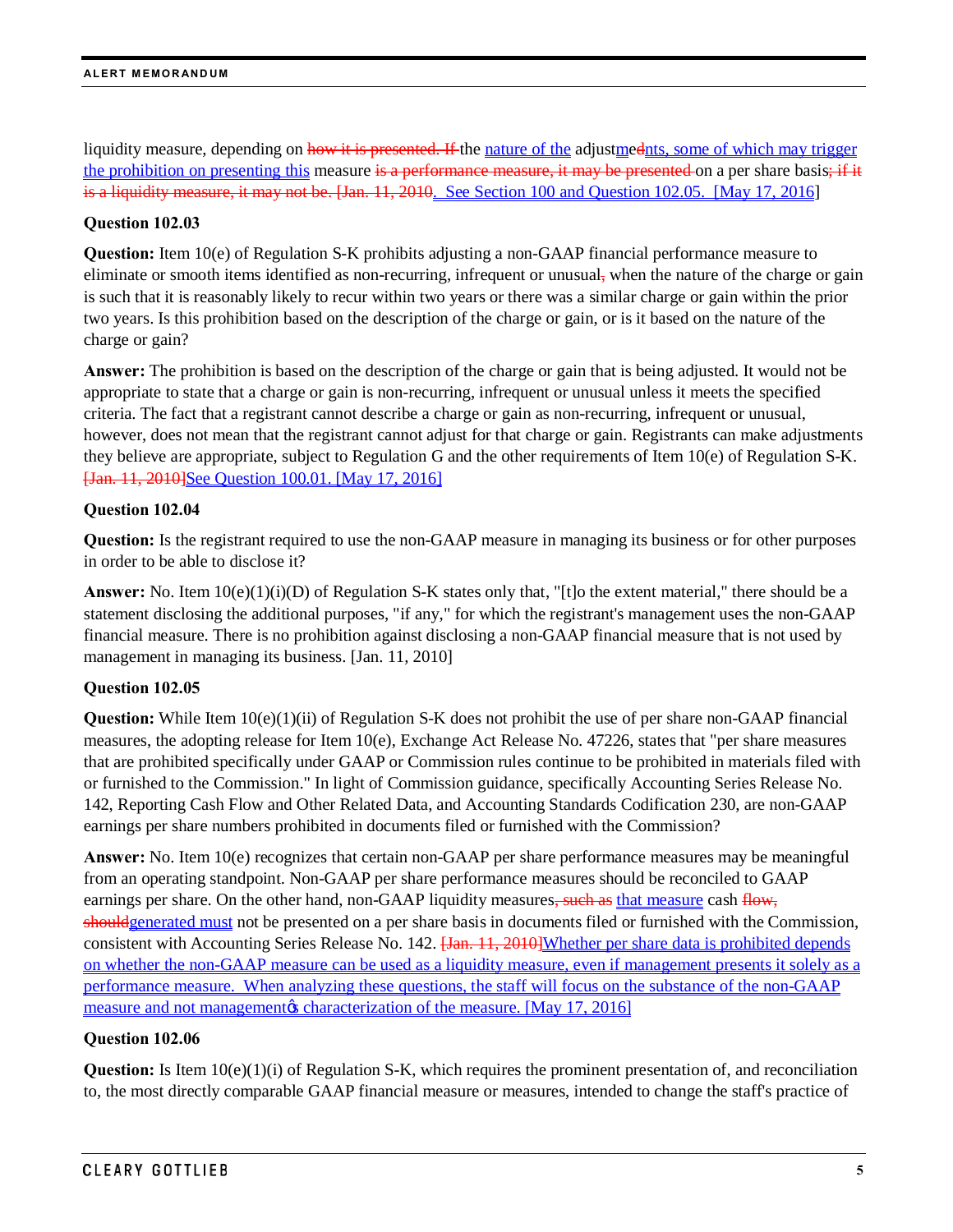requiring the prominent presentation of amounts for the three major categories of the statement of cash flows when a non-GAAP liquidity measure is presented?

**Answer:** No. The requirements in Item  $10(e)(1)(i)$  are consistent with the staff's practice. The three major categories of the statement of cash flows should be presented when a non-GAAP liquidity measure is presented. [Jan. 11, 2010]

## **Question 102.07**

**Question:** Some companies present a measure of "free cash flow," which is typically calculated as cash flows from operating activities as presented in the statement of cash flows under GAAP, less capital expenditures. Does Item 10(e)(1)(ii) of Regulation S-K prohibit this measure in documents filed with the Commission?

**Answer:** No. The deduction of capital expenditures from the GAAP financial measure of cash flows from operating activities would not violate the prohibitions in Item  $10(e)(1)(ii)$ . However, companies should be aware that this measure does not have a uniform definition and its title does not describe how it is calculated. Accordingly, a clear description of how this measure is calculated, as well as the necessary reconciliation, should accompany the measure where it is used. Companies should also avoid inappropriate or potentially misleading inferences about its usefulness. For example, "free cash flow" should not be used in a manner that inappropriately implies that the measure represents the residual cash flow available for discretionary expenditures, since many companies have mandatory debt service requirements or other non-discretionary expenditures that are not deducted from the measure. Han. 11, 2010Also, free cash flow is a liquidity measure that must not be presented on a per share basis. See Question 102.05. [May 17, 2016]

## **Question 102.08**

**Question:** Does Item 10(e) of Regulation S-K apply to filed free writing prospectuses?

**Answer:** Regulation S-K applies to registration statements filed under the Securities Act, as well as registration statements, periodic and current reports and other documents filed under the Exchange Act. A free writing prospectus is not filed as part of the issuer's registration statement, unless the issuer files it on Form 8-K or otherwise includes it or incorporates it by reference into the registration statement. Therefore, Item 10(e) of Regulation S-K does not apply to a filed free writing prospectus unless the free writing prospectus is included in or incorporated by reference into the issuer's registration statement or included in an Exchange Act filing. [Jan. 11, 2010]

# **Question 102.09**

**Question:** Item  $10(e)(1)(ii)(A)$  of Regulation S-K prohibits "excluding charges or liabilities that required, or will require, cash settlement, or would have required cash settlement absent an ability to settle in another manner, from non-GAAP liquidity measures, other than the measures earnings before interest and taxes (EBIT) and earnings before interest, taxes, depreciation and amortization (EBITDA)." A company's credit agreement contains a material covenant regarding the non-GAAP financial measure "Adjusted EBITDA." If disclosed in a filing, the non-GAAP financial measure "Adjusted EBITDA" would violate Item 10(e), as it excludes charges that are required to be cash settled. May a company nonetheless disclose this non-GAAP financial measure?

**Answer:** Yes. The prohibition in Item 10(e) notwithstanding, because MD&A requires disclosure of material items affecting liquidity, if management believes that the credit agreement is a material agreement, that the covenant is a material term of the credit agreement and that information about the covenant is material to an investor's understanding of the company's financial condition and/or liquidity, then the company may be required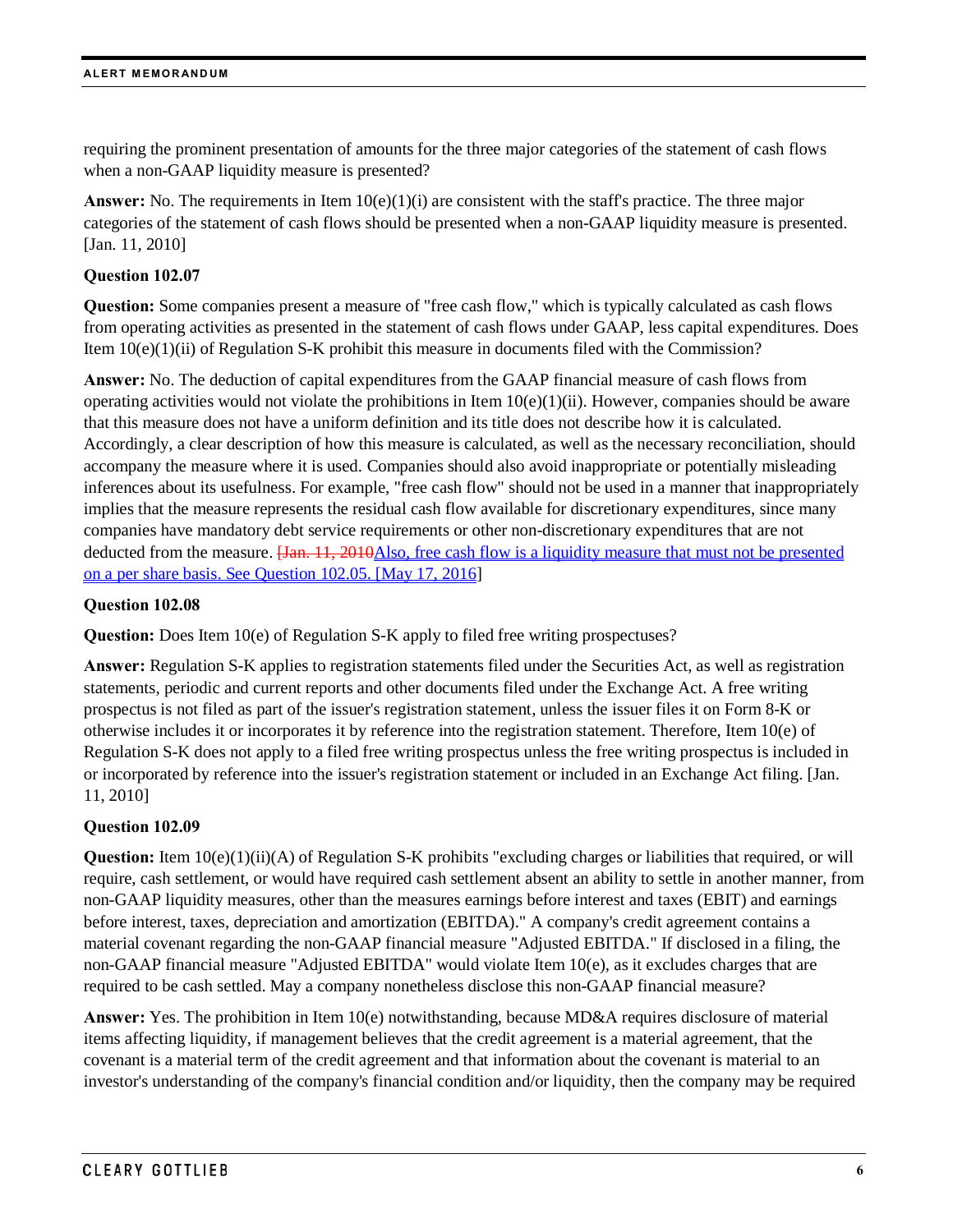to disclose the measure as calculated by the debt covenant as part of its MD&A. In disclosing the non-GAAP financial measure in this situation, a company should consider also disclosing the following:

- the material terms of the credit agreement including the covenant;
- the amount or limit required for compliance with the covenant; and
- the actual or reasonably likely effects of compliance or non-compliance with the covenant on the company's financial condition and liquidity. [Jan. 11, 2010]

### **Question 102.10**

**Question:** Item  $10(e)(1)(i)(A)$  of Regulation S-K requires that when a registrant presents a non-GAAP measure it must present the most directly comparable GAAP measure with equal or greater prominence. This requirement applies to non-GAAP measures presented in documents filed with the Commission and also earnings releases furnished under Item 2.02 of Form 8-K. Are there examples of disclosures that would cause a non-GAAP measure to be more prominent?

**Answer:** Yes. Although whether a non-GAAP measure is more prominent than the comparable GAAP measure generally depends on the facts and circumstances in which the disclosure is made, the staff would consider the following examples of disclosure of non-GAAP measures as more prominent:

**Question:** Is it appropriate toPresenting a full income statement of non-GAAP measures or presenting a full non-GAAP income statement for purposes of when reconciling non-GAAP measures to the most directly comparable GAAP measures?;

Omitting comparable GAAP measures from an earnings release headline or caption that includes non-GAAP measures;

Presenting a non-GAAP measure using a style of presentation (e.g., bold, larger font) that emphasizes the non-GAAP measure over the comparable GAAP measure;

**Answer:** Generally, no. Presenting a full non-GAAP income statement may attach undue prominence to the non-GAAP information. [Jan. 11, 2010]

### **Question 102.11**

**Question:** May a registrant present an adjustment "net of tax" when reconciling aA non-GAAP performance measure to that precedes the most directly comparable GAAP measure? (including in an earnings release headline or caption);

**Answer:** Yes, provided that the tax effect of each reconciling item is disclosed parenthetically or in a footnote to the reconciliation. Alternatively, the company can present the tax effect in one line in the reconciliation. Regardless of the format of the presentation, registrants should disclose how the tax effect was calculated. [Jan. 11, 2010]

Describing a non-GAAP measure as, for example,  $\tilde{o}$ record performance or  $\tilde{o}$ exceptional  $\tilde{o}$  without at least an equally prominent descriptive characterization of the comparable GAAP measure;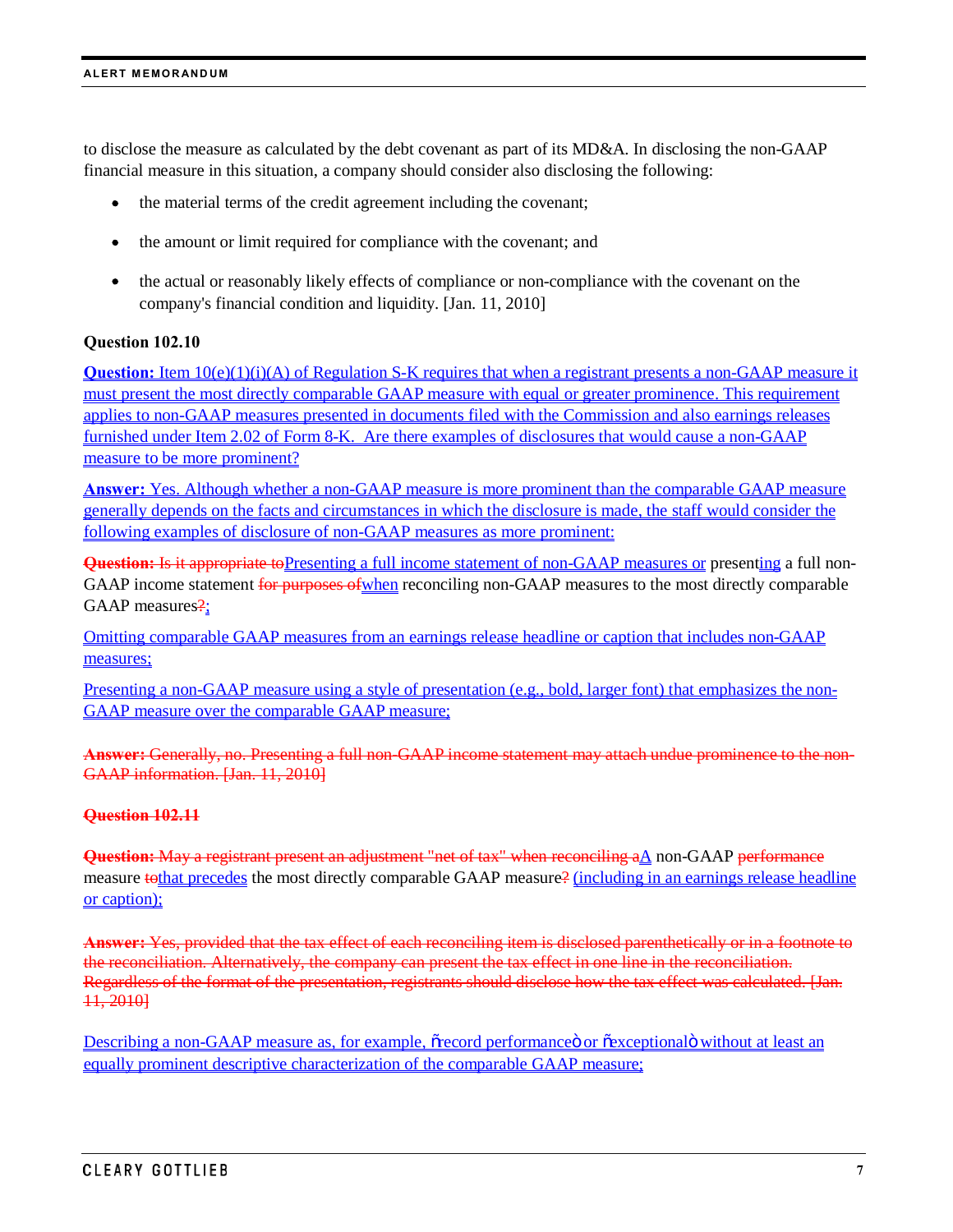Providing tabular disclosure of non-GAAP financial measures without preceding it with an equally prominent tabular disclosure of the comparable GAAP measures or including the comparable GAAP measures in the same table;

Excluding a quantitative reconciliation with respect to a forward-looking non-GAAP measure in reliance on the  $\tilde{\text{a}}$  unreasonable efforts  $\ddot{\text{o}}$  exception in Item 10(e)(1)(i)(B) without disclosing that fact and identifying the information that is unavailable and its probable significance in a location of equal or greater prominence; and

Providing discussion and analysis of a non-GAAP measure without a similar discussion and analysis of the comparable GAAP measure in a location with equal or greater prominence. [May 17, 2016]

# **Question 102.11**

**Question:** How should income tax effects related to adjustments to arrive at a non-GAAP measure be calculated and presented?

**Answer:** A registrant should provide income tax effects on its non-GAAP measures depending on the nature of the measures. If a measure is a liquidity measure that includes income taxes, it might be acceptable to adjust GAAP taxes to show taxes paid in cash. If a measure is a performance measure, the registrant should include current and deferred income tax expense commensurate with the non-GAAP measure of profitability. In addition, adjustments to arrive at a non-GAAP measure should not be presented onet of tax.  $\ddot{o}$  Rather, income taxes should be shown as a separate adjustment and clearly explained. [May 17, 2016]

# **Question 102.12**

**Question:** A registrant discloses a financial measure or information that is not in accordance with GAAP or calculated exclusively from amounts presented in accordance with GAAP. In some circumstances, this financial information may have been prepared in accordance with guidance published by a government, governmental authority or self-regulatory organization that is applicable to the registrant, although the information is not required disclosure by the government, governmental authority or self-regulatory organization. Is this information considered to be a "non-GAAP financial measure" for purposes of Regulation G and Item 10 of Regulation S-K?

**Answer:** Yes. Unless this information is required to be disclosed by a system of regulation that is applicable to the registrant, it is considered to be a "non-GAAP financial measure" under Regulation G and Item 10 of Regulation S-K. Registrants that disclose such information must provide the disclosures required by Regulation G or Item 10 of Regulation S-K, if applicable, including the quantitative reconciliation from the non-GAAP financial measure to the most comparable measure calculated in accordance with GAAP. This reconciliation should be in sufficient detail to allow a reader to understand the nature of the reconciling items. [Apr. 24, 2009]

# **Section 103. EBIT and EBITDA**

# **Question 103.01**

**Question:** Exchange Act Release No. 47226 describes EBIT as "earnings before interest and taxes" and EBITDA as "earnings before interest, taxes, depreciation and amortization." What GAAP measure is intended by the term "earnings"? May measures other than those described in the release be characterized as "EBIT" or "EBITDA"? Does the exception for EBIT and EBITDA from the prohibition in Item  $10(e)(1)(ii)(A)$  of Regulation S-K apply to these other measures?

**Answer:** "Earnings" means net income as presented in the statement of operations under GAAP. Measures that are calculated differently than those described as EBIT and EBITDA in Exchange Act Release No. 47226 should not be characterized as "EBIT" or "EBITDA" and their titles should be distinguished from "EBIT" or "EBITDA,"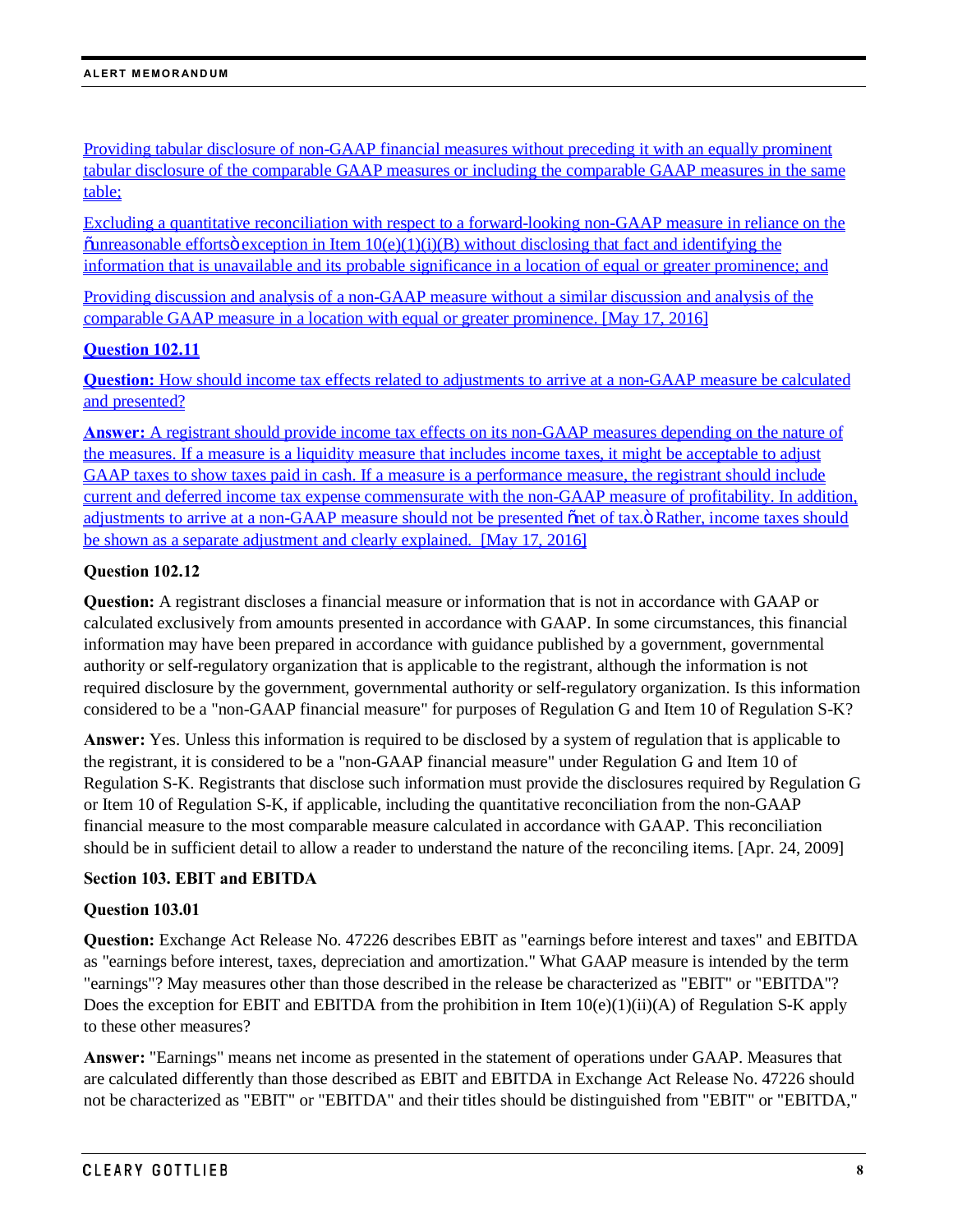such as "Adjusted EBITDA." These measures are not exempt from the prohibition in Item  $10(e)(1)(ii)(A)$  of Regulation S-K, with the exception of measures addressed in Question 102.09. [Jan. 11, 2010]

### **Question 103.02**

**Question:** If EBIT or EBITDA is presented as a performance measure, to which GAAP financial measure should it be reconciled?

**Answer:** If a company presents EBIT or EBITDA as a performance measure, such measures should be reconciled to net income as presented in the statement of operations under GAAP. Operating income would not be considered the most directly comparable GAAP financial measure because EBIT and EBITDA make adjustments for items that are not included in operating income. **Han. 11, 2010**In addition, these measures must not be presented on a per share basis. See Question 102.05. [May 17, 2016]

#### **Section 104. Segment Information**

#### **Question 104.01**

**Question:** Is segment information that is presented in conformity with Accounting Standards Codification 280, pursuant to which a company may determine segment profitability on a basis that differs from the amounts in the consolidated financial statements determined in accordance with GAAP, considered to be a non-GAAP financial measure under Regulation G and Item 10(e) of Regulation S-K?

**Answer:** No. Non-GAAP financial measures do not include financial measures that are required to be disclosed by GAAP. Exchange Act Release No. 47226 lists "measures of profit or loss and total assets for each segment required to be disclosed in accordance with GAAP" as examples of such measures. The measure of segment profit or loss and segment total assets under Accounting Standards Codification 280 is the measure reported to the chief operating decision maker for purposes of making decisions about allocating resources to the segment and assessing its performance.

The list of examples in Exchange Act Release No. 47226 is not exclusive. As an additional example, because Accounting Standards Codification 280 requires or expressly permits the footnotes to the company's consolidated financial statements to include specific additional financial information for each segment, that information also would be excluded from the definition of non-GAAP financial measures. [Jan. 11, 2010]

### **Question 104.02**

**Question:** Does Item  $10(e)(1)(ii)$  of Regulation S-K prohibit the discussion in MD&A of segment information determined in conformity with Accounting Standards Codification 280?

**Answer:** No. Where a company includes in its MD&A a discussion of segment profitability determined consistent with Accounting Standards Codification 280, which also requires that a footnote to the company's consolidated financial statements provide a reconciliation, the company also should include in the segment discussion in the MD&A a complete discussion of the reconciling items that apply to the particular segment being discussed. In this regard, see Financial Reporting Codification Section 501.06.a, footnote 28. [Jan. 11, 2010]

### **Question 104.03**

**Question:** Is a measure of segment profit/loss or liquidity that is not in conformity with Accounting Standards Codification 280 a non-GAAP financial measure under Regulation G and Item 10(e) of Regulation S-K?

**Answer:** Yes. Segment measures that are adjusted to include amounts excluded from, or to exclude amounts included in, the measure reported to the chief operating decision maker for purposes of making decisions about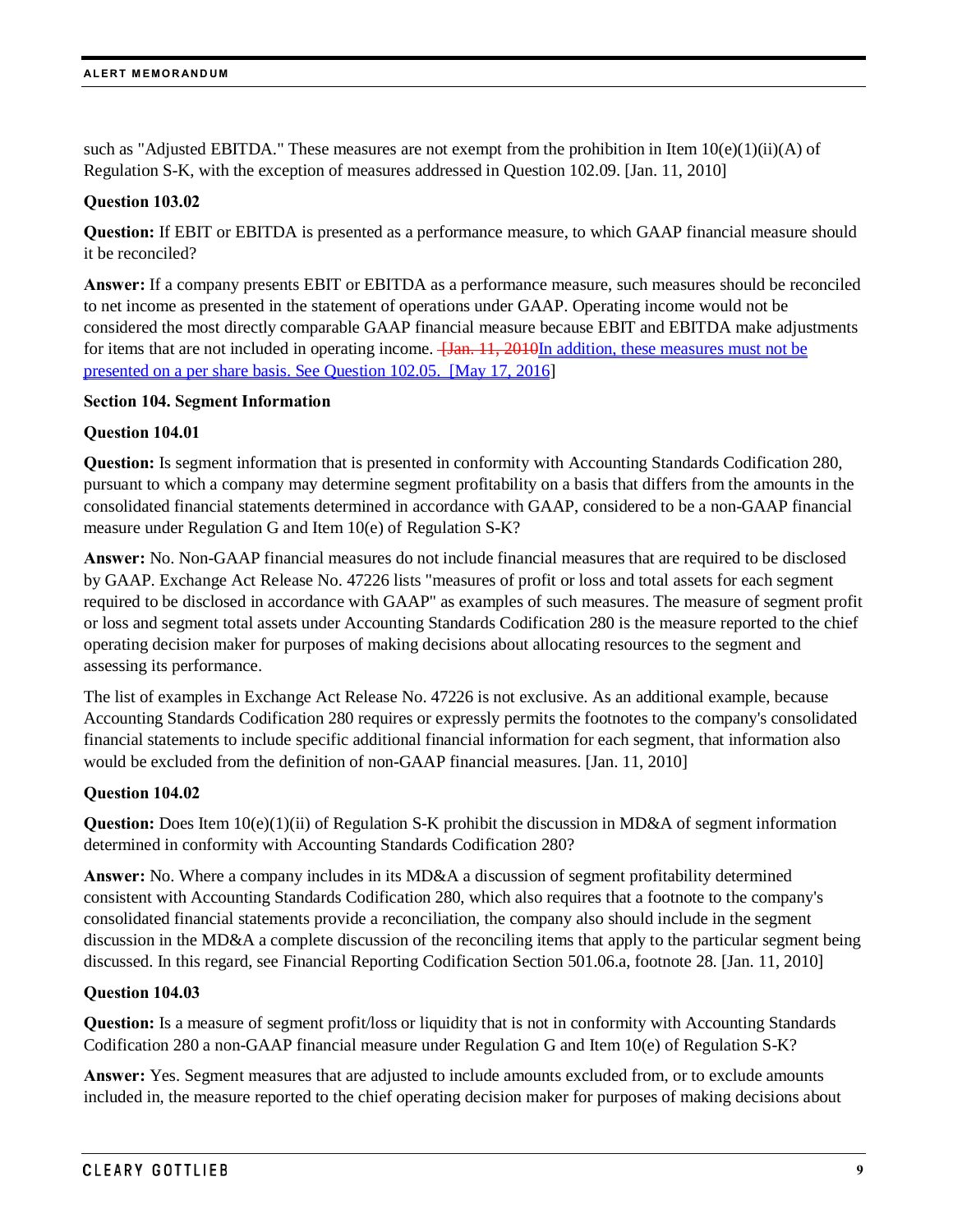allocating resources to the segment and assessing its performance do not comply with Accounting Standards Codification 280. Such measures are, therefore, non-GAAP financial measures and subject to all of the provisions of Regulation G and Item 10(e) of Regulation S-K. [Jan. 11, 2010]

## **Question 104.04**

**Question:** In the footnote that reconciles the segment measures to the consolidated financial statements, a company may total the profit or loss for the individual segments as part of the Accounting Standards Codification 280 required reconciliation. Would the presentation of the total segment profit or loss measure in any context other than the Accounting Standards Codification 280 required reconciliation in the footnote be the presentation of a non-GAAP financial measure?

**Answer:** Yes. The presentation of the total segment profit or loss measure in any context other than the Accounting Standards Codification 280 required reconciliation in the footnote would be the presentation of a non-GAAP financial measure because it has no authoritative meaning outside of the Accounting Standards Codification 280 required reconciliation in the footnotes to the company's consolidated financial statements. [Jan. 11, 2010]

### **Question 104.05**

**Question:** Company X presents a table illustrating a breakdown of revenues by certain products, but does not sum this to the revenue amount presented on Company X's financial statements. Is the information in the table considered a non-GAAP financial measure under Regulation G and Item 10(e) of Regulation S-K?

**Answer:** No, assuming the product revenue amounts are calculated in accordance with GAAP. The presentation would be considered a non-GAAP financial measure, however, if the revenue amounts are adjusted in any manner. [Jan. 11, 2010]

### **Question 104.06**

**Question:** Company X has operations in various foreign countries where the local currency is used to prepare the financial statements which are translated into the reporting currency under the applicable accounting standards. In preparing its MD&A, Company X will explain the reasons for changes in various financial statement captions. A portion of these changes will be attributable to changes in exchange rates between periods used for translation. Company X wants to isolate the effect of exchange rate differences and will present financial information in a constant currency  $\hat{o}$  e.g., assume a constant exchange rate between periods for translation. Would such a presentation be considered a non-GAAP measure under Regulation G and Item 10(e) of Regulation S-K?

**Answer:** Yes. Company X may comply with the reconciliation requirements of Regulation G and Item 10(e) by presenting the historical amounts and the amounts in constant currency and describing the process for calculating the constant currency amounts and the basis of presentation. [Jan. 11, 2010]

### **Section 105. Item 2.02 of Form 8-K**

### **Question 105.01**

**Question:** Item 2.02 of Form 8-K contains a conditional exemption from its requirement to furnish a Form 8-K where earnings information is presented orally, telephonically, by webcast, by broadcast or by similar means. Among other conditions, the company must provide on its web site any financial and other statistical information contained in the presentation, together with any information that would be required by Regulation G. Would an audio file of the initial webcast satisfy this condition to the exemption?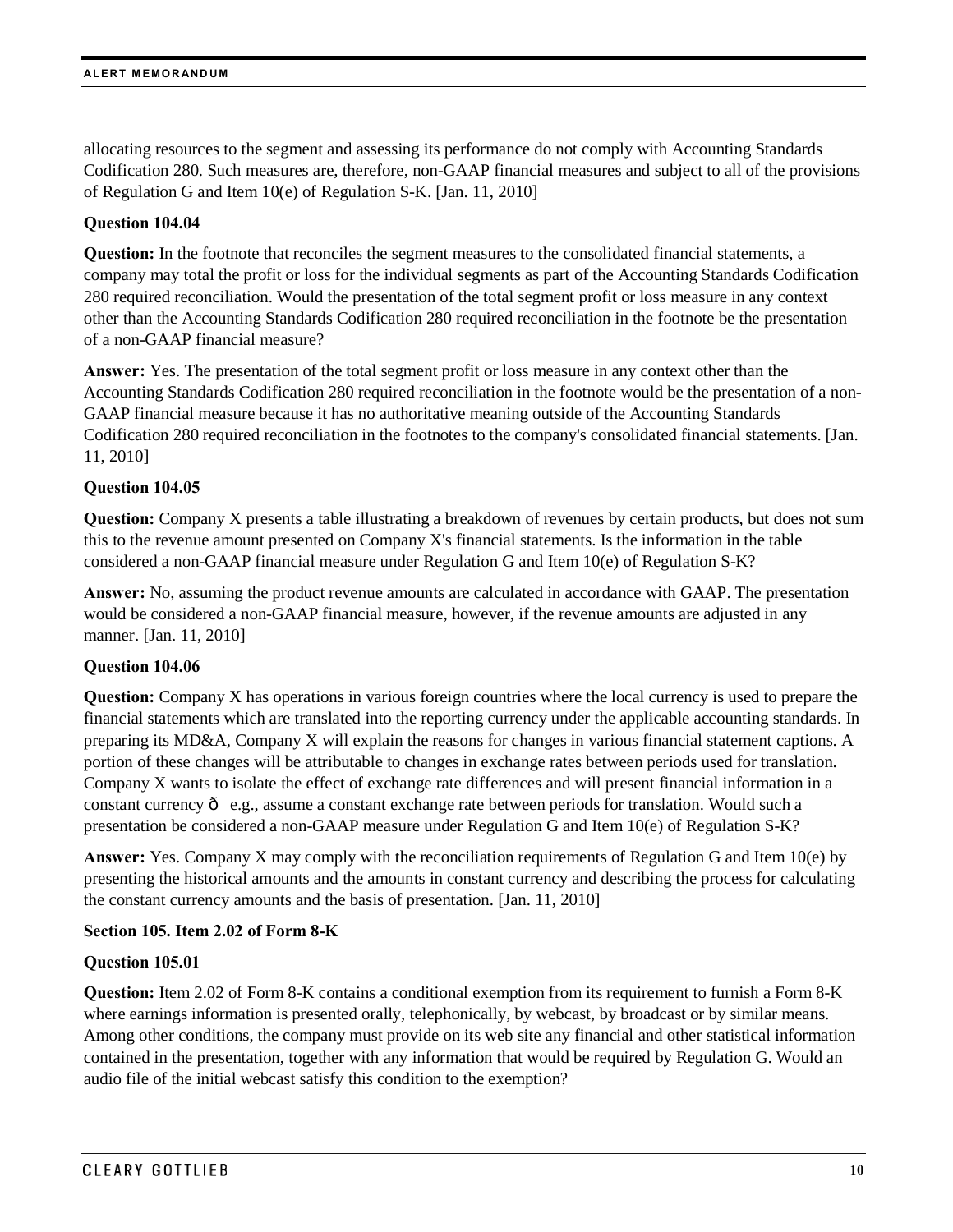**Answer:** Yes, provided that: (1) the audio file contains all material financial and other statistical information included in the presentation that was not previously disclosed, and (2) investors can access it and replay it through the company's web site. Alternatively, slides or a similar presentation posted on the web site at the time of the presentation containing the required, previously undisclosed, material financial and other statistical information would satisfy the condition. In each case, the company must provide all previously undisclosed material financial and other statistical information, including information provided in connection with any questions and answers. Regulation FD also may impose disclosure requirements in these circumstances. [Jan. 11, 2010]

# **Question 105.02**

**Question:** Item 2.02 of Form 8-K contains a conditional exemption from its requirement to furnish a Form 8-K where earnings information is presented orally, telephonically, by webcast, by broadcast or by similar means. Among other conditions, the company must provide on its web site any material financial and other statistical information not previously disclosed and contained in the presentation, together with any information that would be required by Regulation G. When must all of this information appear on the company's web site?

**Answer:** The required information must appear on the company's web site at the time the oral presentation is made. In the case of information that is not provided in a presentation itself but, rather, is disclosed unexpectedly in connection with the question and answer session that was part of that oral presentation, the information must be posted on the company's web site promptly after it is disclosed. Any requirements of Regulation FD also must be satisfied. A webcast of the oral presentation would be sufficient to meet this requirement. [Jan. 11, 2010]

## **Question 105.03**

**Question:** Does a company's failure to furnish to the Commission the Form 8-K required by Item 2.02 in a timely manner affect the company's eligibility to use Form S-3?

**Answer:** No. Form S-3 requires the company to have filed in "a timely manner all reports required to be filed in twelve calendar months and any portion of a month immediately preceding the filing of the registration statement." Because an Item 2.02 Form 8-K is furnished to the Commission, rather than filed with the Commission, failure to furnish such a Form 8-K in a timely manner would not affect a company's eligibility to use Form S-3. While not affecting a company's Form S-3 eligibility, failure to comply with Item 2.02 of Form 8-K would, of course, be a violation of Section 13(a) of the Exchange Act and the rules thereunder. [Jan. 11, 2010]

# **Question 105.04 [withdrawn]**

# **Question 105.05**

**Question:** Company X files its quarterly earnings release as an exhibit to its Form 10-Q on Wednesday morning, prior to holding its earnings conference call Wednesday afternoon. Assuming that all of the other conditions of Item 2.02(b) are met, may the company rely on the exemption for its conference call even if it does not also furnish the earnings release in an Item 2.02 Form 8-K?

**Answer:** Yes. Company X's filing of the earnings release as an exhibit to its Form 10-Q, rather than in an Item 2.02 Form 8-K, before the conference call takes place, would not preclude reliance on the exemption for the conference call. [Jan. 11, 2010]

### **Question 105.06**

**Question:** Company A issues a press release announcing its results of operations for a just-completed fiscal quarter, including its expected adjusted earnings (a non-GAAP financial measure) for the fiscal period. Would this press release be subject to Item 2.02 of Form 8-K?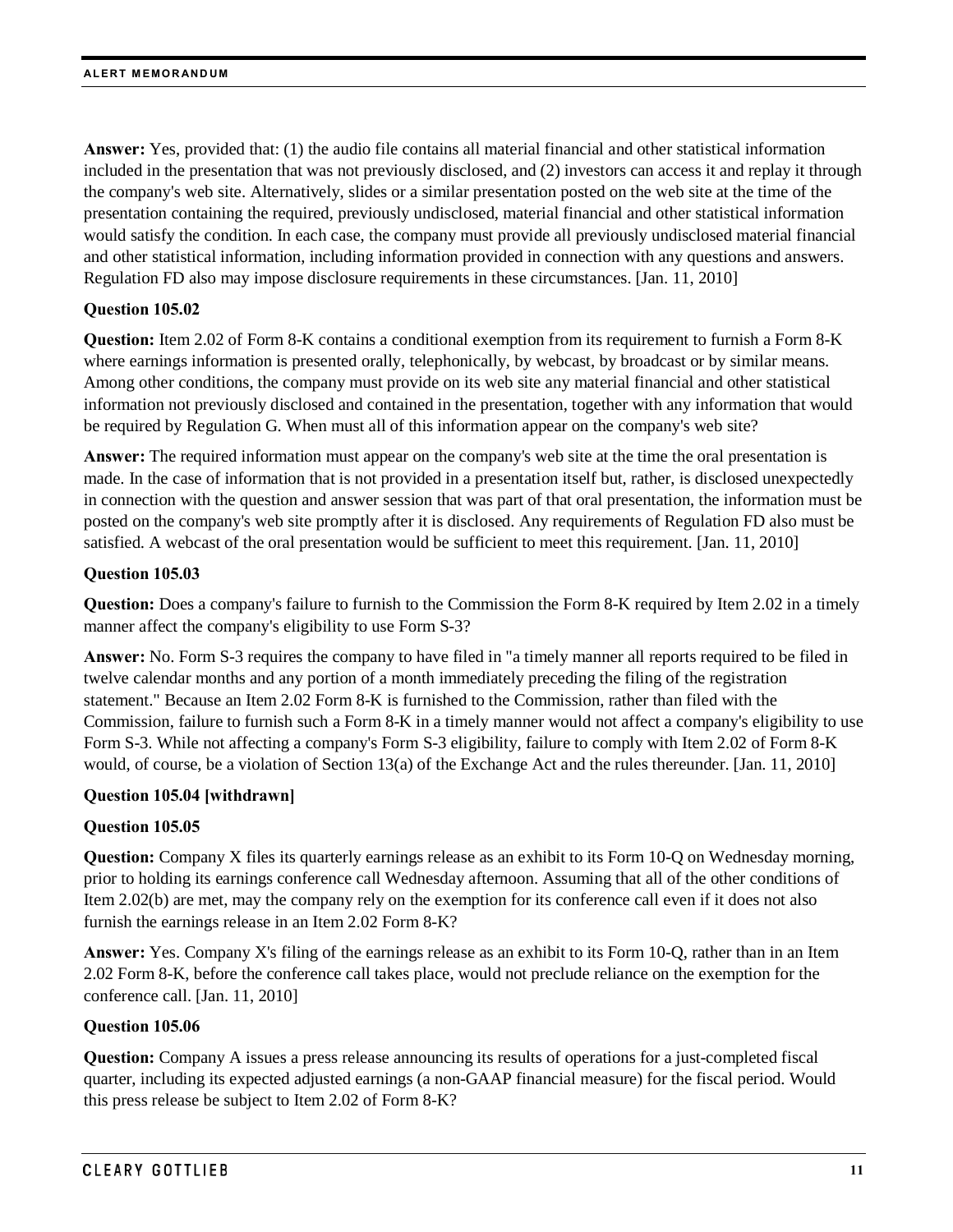**Answer:** Yes, because it contains material, non-public information regarding its results of operations for a completed fiscal period. The adjusted earnings range presented would be subject to the requirements of Item 2.02 applicable to non-GAAP financial measures. [Jan. 11, 2010]

# **Question 105.07**

**Question:** A company issues its earnings release after the close of the market and holds a properly noticed conference call to discuss its earnings two hours later. That conference call contains material, previously undisclosed, information of the type described under Item 2.02 of Form 8-K. Because of this timing, the company is unable to furnish its earnings release on a Form 8-K before its conference call. Accordingly, the company cannot rely on the exemption from the requirement to furnish the information in the conference call on a Form 8- K. What must the company file with regard to its conference call?

**Answer:** The company must furnish the material, previously non-public, financial and other statistical information required to be furnished on Item 2.02 of Form 8-K as an exhibit to a Form 8-K and satisfy the other requirements of Item 2.02 of Form 8-K. A transcript of the portion of the conference call or slides or a similar presentation including such information will satisfy this requirement. In each case, all material, previously undisclosed, financial and other statistical information, including that provided in connection with any questions and answers, must be provided. [Jan. 15, 2010]

### **Section 106. Foreign Private Issuers**

### **Question 106.01**

**Question:** The Note to Item 10(e) of Regulation S-K permits a foreign private issuer to include in its filings a non-GAAP financial measure that otherwise would be prohibited by Item  $10(e)(1)(ii)$  if, among other things, the non-GAAP financial measure is required or expressly permitted by the standard setter that is responsible for establishing the GAAP used in the company's primary financial statements included in its filing with the Commission. What does "expressly permitted" mean?

**Answer:** A measure is "expressly permitted" if the particular measure is clearly and specifically identified as an acceptable measure by the standard setter that is responsible for establishing the GAAP used in the company's primary financial statements included in its filing with the Commission.

The concept of "expressly permitted" can be also be demonstrated with explicit acceptance of a presentation by the primary securities regulator in the foreign private issuer's home country jurisdiction or market. Explicit acceptance by the regulator would include (1) published views of the regulator or members of the regulator's staff or (2) a letter from the regulator or its staff to the foreign private issuer indicating the acceptance of the presentation  $\hat{\sigma}$  which would be provided to the Commission's staff upon request. [Jan. 11, 2010]

### **Question 106.02**

**Question:** A foreign private issuer furnishes a press release on Form 6-K that includes a section with non-GAAP financial measures. Can a foreign private issuer incorporate by reference into a Securities Act registration statement only those portions of the furnished press release that do not include the non-GAAP financial measures?

**Answer:** Yes. Reports on Form 6-K are not incorporated by reference automatically into Securities Act registration statements. In order to incorporate a Form 6-K into a Securities Act registration statement, a foreign private issuer must specifically provide for such incorporation by reference in the registration statement and in any subsequently submitted Form 6-K. See Item 6(c) of Form F-3. Where a foreign private issuer wishes to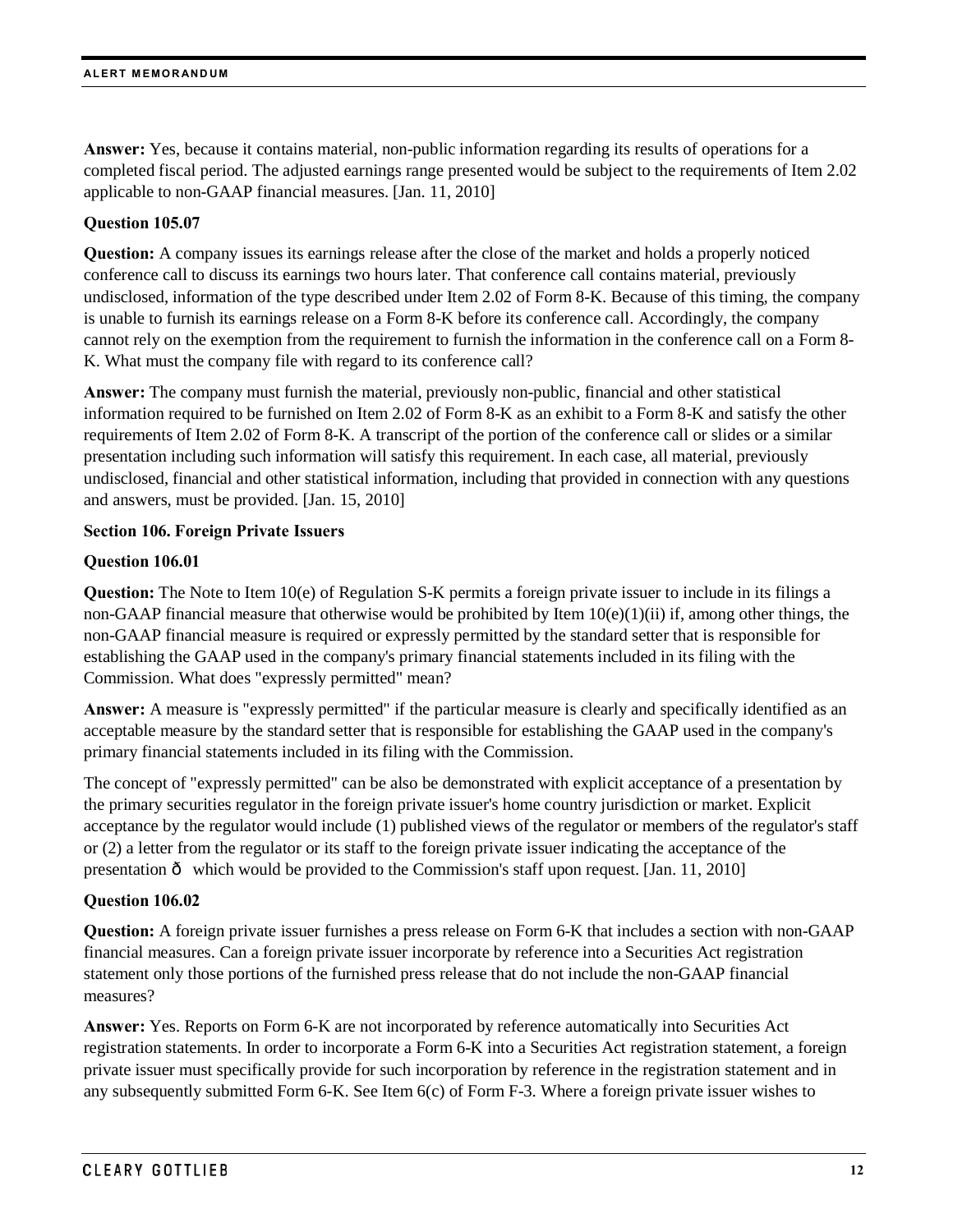incorporate by reference a portion or portions of the press release provided on a Form 6-K, the foreign private issuer should either: (1) specify in the Form 6-K those portions of the press release to be incorporated by reference, or (2) furnish two Form 6-K reports, one that contains the full press release and another that contains the portions that would be incorporated by reference (and specifies that the second Form 6-K is so incorporated). Using a separate report on Form 6-K containing the portions that would be incorporated by reference may provide more clarity for investors in most circumstances. A company must also consider whether its disclosure is rendered misleading if it incorporates only a portion (or portions) of a press release. [Jan. 11, 2010]

## **Question 106.03**

**Question:** A foreign private issuer publishes a non-GAAP financial measure that does not comply with Regulation G, in reliance on Rule 100(c), and then furnishes the information in a report on Form 6-K. Must the foreign private issuer comply with Item 10(e) of Regulation S-K with respect to that information if the company chooses to incorporate that Form 6-K report into a filed Securities Act registration statement (other than an MJDS registration statement)?

**Answer:** Yes, the company must comply with all of the provisions of Item 10(e) of Regulation S-K. [Jan. 11, 2010]

# **Question 106.04**

**Question:** If a Canadian company includes a non-GAAP financial measure in an annual report on Form 40-F, does the company need to comply with Regulation G or Item 10(e) of Regulation S-K with respect to that information if the company files a non-MJDS Securities Act registration statement that incorporates by reference the Form 40-F?

**Answer:** No. Information included in a Form 40-F is not subject to Regulation G or Item 10(e) of Regulation S-K. [Jan. 11, 2010]

### **Section 107. Voluntary Filers**

### **Question 107.01**

**Question:** Section 15(d) of the Exchange Act suspends automatically its application to any company that would be subject to the filing requirements of that section where, if other conditions are met, on the first day of the company's fiscal year it has fewer than 300 holders of record of the class of securities that created the Section 15(d) obligation. This suspension, which relates to the fiscal year in which the fewer than 300 record holders determination is made on the first day thereof, is automatic and does not require any filing with the Commission. The Commission adopted Rule 15d-6 under the Exchange Act to require the filing of a Form 15 as a notice of the suspension of a company's reporting obligation under Section 15(d). Such a filing, however, is not a condition to the suspension. A number of companies whose Section 15(d) reporting obligation is suspended automatically by the statute choose not to file the notice required by Rule 15d-6 and continue to file Exchange Act reports as though they continue to be required. Must a company whose reporting obligation is suspended automatically by Section 15(d) but continues to file periodic reports as though it were required to file periodic reports comply with Regulation G and the requirements of Item 10(e) of Regulation S-K?

**Answer:** Yes. Regulation S-K relates to filings with the Commission. Accordingly, a company that is making filings as described in this question must comply with Regulation S-K or Form 20-F, as applicable, in its filings.

As to other public communications, any company "that has a class of securities registered under Section 12 of the Securities Exchange Act of 1934, or is required to file reports under Section 15(d) of the Securities Exchange Act